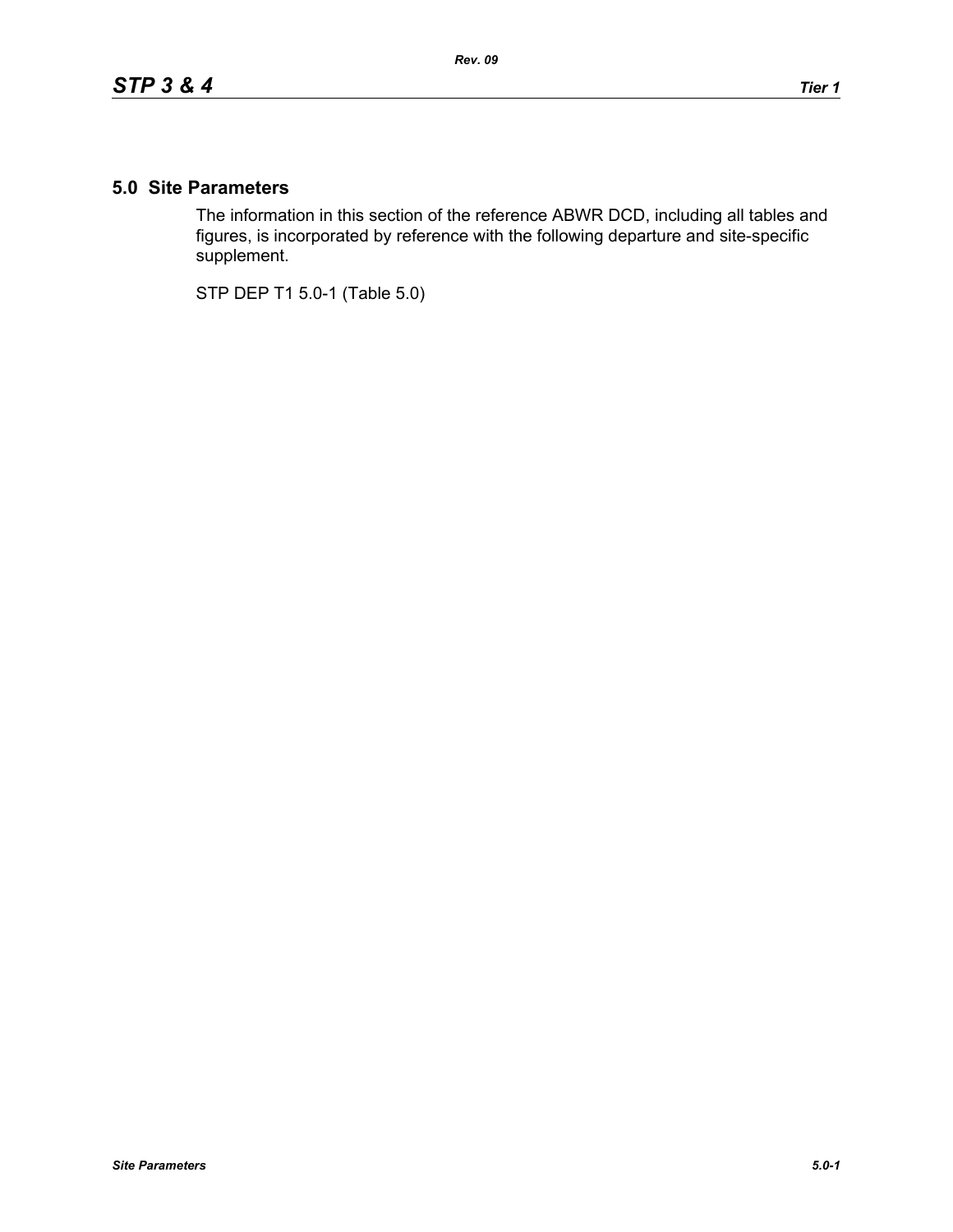| <b>Maximum Ground Water Level:</b>                                                                                                                              | <b>Extreme Wind: Basic Wind Speed:</b>                                                                                                                                                                                                                                               |
|-----------------------------------------------------------------------------------------------------------------------------------------------------------------|--------------------------------------------------------------------------------------------------------------------------------------------------------------------------------------------------------------------------------------------------------------------------------------|
| 61.0 cm below grade                                                                                                                                             | 177 km/h <sup>(1)</sup> /197 km/h <sup>(2)</sup>                                                                                                                                                                                                                                     |
| Maximum Flood (or Tsunami) Level:                                                                                                                               | <b>Tornado</b>                                                                                                                                                                                                                                                                       |
| 30.5 cm below grade 1478.3 1219.2 cm<br>above MSL<br>Nominal plant grade of 1036.3 cm MSL<br>Flood Level = 442.0 182.9 cm above nominal<br>plant grade          | • Maximum tornado wind speed:<br>483 km/h<br>· Maximum pressure drop:<br>13.827 kPaD<br>Spectrum $I(4)$<br>· Missile spectra:                                                                                                                                                        |
| <b>Precipitation (for Roof Design):</b><br>• Maximum rainfall rate: $49.3$ 50.3 cm/h <sup>(3)</sup><br>• Maximum snow load: 2.394 kPa                           |                                                                                                                                                                                                                                                                                      |
| <b>Ambient Design Temperature:</b><br>1% Exceedance Values                                                                                                      | <b>Soil Properties:</b><br>718.20 kPa <sup>(5)</sup><br>• Minimum static bearing capacity:                                                                                                                                                                                           |
| $37.8^{\circ}$ C <sup>(8)</sup> dry bulb<br>· Maximum:<br>$25^{\circ}$ G 26.3°C <sup>(8)</sup> wet bulb (coincident)<br>26.7°C 27.3°C wet bulb (non-coincident) | 305 m/s <sup>(6)</sup><br>• Minimum shear wave velocity:<br>• Liquefaction potential:<br>None at plant site<br>resulting from site<br>specific SSE ground<br>motion                                                                                                                  |
| • Minimum: $-23.3^{\circ}C^{(8)}$<br>0% Exceedance Values (Historical Limit)                                                                                    |                                                                                                                                                                                                                                                                                      |
| · Maximum:<br>46.1°C dry bulb Seismology:<br>26.7°C wet bulb (coincident)<br>$27.2^{\circ}$ C 31.3°C wet bulb (non-coincident) <sup>(9)</sup>                   | · SSE response spectra: See Figures 5.0a and<br>5.0 <sup>(7)</sup>                                                                                                                                                                                                                   |
| • Minimum:<br>Exclusion Area Boundary (EAB): An area whose<br>boundary has a Chi/Q less than or equal to<br>1.37 x $10^{-3}$ s/m <sup>3</sup> .                 | $-40^{\circ}$ C Meteorological Dispersion (Chi/Q):<br>$1.37 \times 10^{-3}$ s/m <sup>3</sup><br>• Maximum 2-hour 95% EAB<br>4.11 x $10^{-4}$ s/m <sup>3</sup><br>• Maximum 2-hour 95% LPZ<br>• Maximum annual average<br>1.17 x 10 <sup>-6</sup> s/m <sup>3</sup><br>(8760 hour) LPZ |

## **Table 5.0 ABWR Site Parameters**